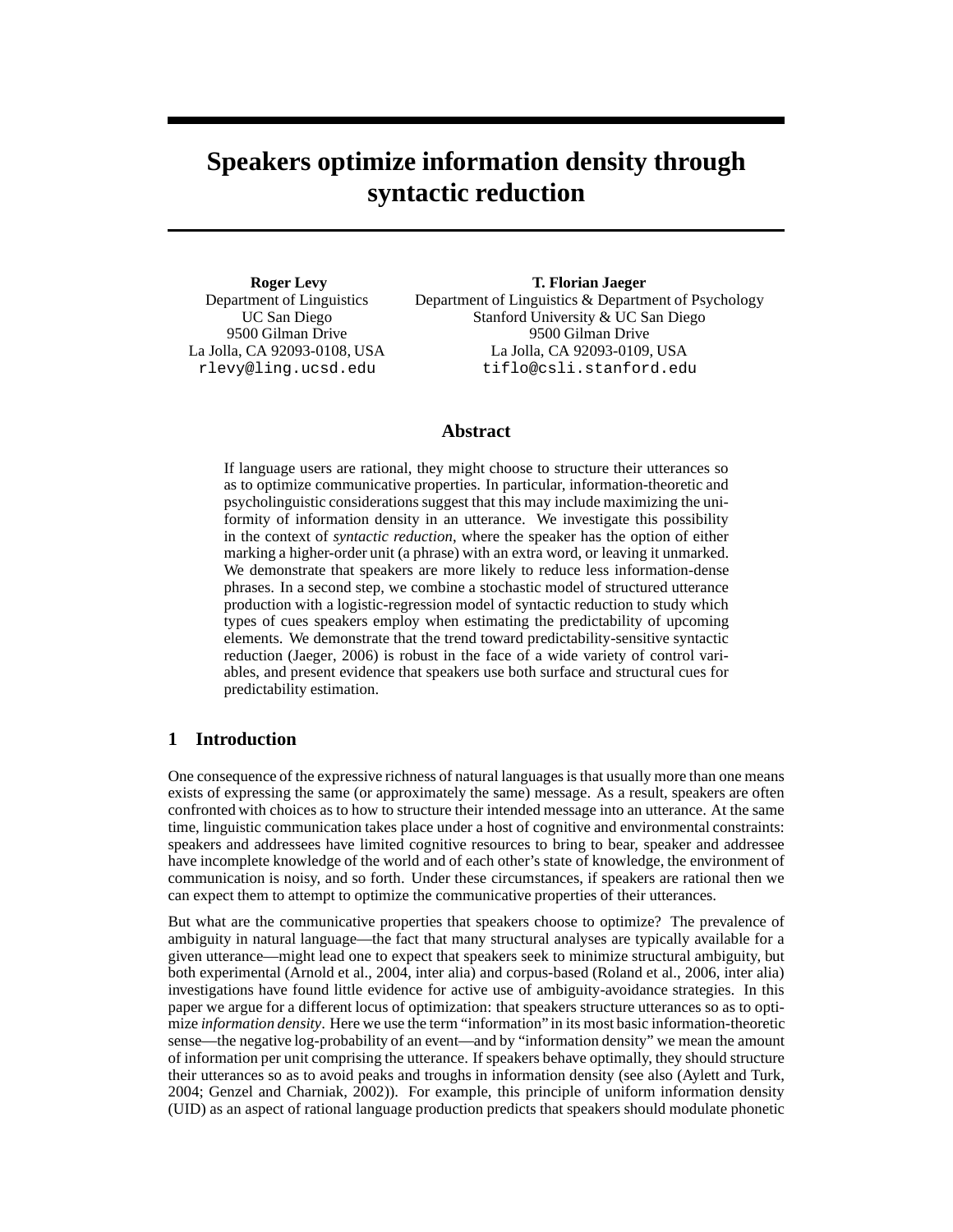duration in accordance with the predictability of the unit expressed. This has been shown by Bell et al. (2003, inter alia) for words and by Aylett and Turk (2004) for syllables. If UID is a general principle of communicative optimality, however, its effects should be apparent at higher levels of linguistic production as well. In line with this prediction are the results of Genzel and Charniak (2002); Keller (2004), who found that sentences taken out of context have more information the later they occur in a discourse. For phonetic reduction, choices about word duration can directly modulate information density. However, it is less clear how the effects of UID at higher levels of language production observed by Genzel and Charniak (2002) and Keller (2004) come about. Genzel and Charniak (2002) show that at least part of their result is driven by the repetition of open-class words, but it is unclear how this effect relates to a broader range of choice points within language production. In particular, it is unclear whether any choices above the lexical level are affected by information density (as expected if UID is general). In this paper we present the first evidence that speakers' choice during syntactic planning is affected by information density optimization. This evidence comes from *syntactic reduction*—a phenomenon in which speakers have the choice of either marking a phrase with an optional word, or leaving it unmarked (Section 3). We show that in cases where the phrase is marked, the marking reduces the phrase's information density, and that the phrases that get marked are the ones that would otherwise be the most information-dense (Section 4). This provides crucial support for UID as a general principle of language production.

The possibility that speakers' use of syntactic reduction optimizes information density leads to questions as to how speakers estimate the probability of an upcoming syntactic event. In particular, one can ask what types of cues language users employ when estimating these probabilites. For example, speakers could compute information density using only surface cues (such as the words immediately preceding a phrase). On the other hand, they might also take structural features of the utterance into account. We investigate these issues in Section 5 using an incremental model of structured utterance production. In this model, the *predictability* of the upcoming phrase markable by the optional word is taken as a measure of the phrase's information density. The resulting predictability estimate, in turn, becomes a covariate in a separate model of syntactic reduction. Through this two-step modeling approach we show that predictability is able to explain a significant part of the variability in syntactic reduction, and that evidence exists for speakers using both structural and surface cues in estimating phrasal predictability.

# **2 Optimal information density in linguistic utterances**

We begin with the information-theoretic definition that the information conveyed by a complete utterance u is u's Shannon information content (also called its *surprisal*), or  $\log_2 \frac{1}{P(u)}$ . If the complete utterance u is realized in n units (for example, words  $w_i$ ), then the information conveyed by u is the sum of the information conveyed by each unit of  $u$ :

$$
\log \frac{1}{P(u)} = \log \frac{1}{P(w_1)} + \log \frac{1}{P(w_2|w_1)} + \dots + \log \frac{1}{P(w_n|w_1 \cdots w_{n-1})}
$$
(1)

For simplicity we assume that each  $w_i$  occupies an equal amount of time (for spoken language) or space (written language). Optimization of information density entails that the information conveyed by each  $w_i$  should be as uniform and close to an ideal value as possible. There are at least two ways in which UID may be optimal. First, the transmission of a message via spoken or written language can be viewed as a noisy channel. From this assumption it follows that information density is optimized near the channel capacity, where speakers maximize the rate of information transmission while minimizing the danger of a mistransmitted message (see also Aylett (2000); Aylett and Turk (2004); Genzel and Charniak (2002)). That is, UID is an optimal solution to the problem of *rapid yet error-free communication* in a noisy environment.

Second and independently of whether linguistic communication is viewed as a noisy channel, UID can be seen as minimizing comprehension difficulty. The difficulty incurred by a comprehender in processing a word  $w_i$  is positively correlated with its surprisal (Hale, 2001; Levy, 2006). If the effect of surprisal on difficulty is superlinear, then the total difficulty of the utterance  $u$  $(\sum_{i=1}^n \left[\log \frac{1}{P(w_i|w_1\cdots w_{i-1})}\right]^k$  with  $k > 1$ ) is minimized when information density is uniform (for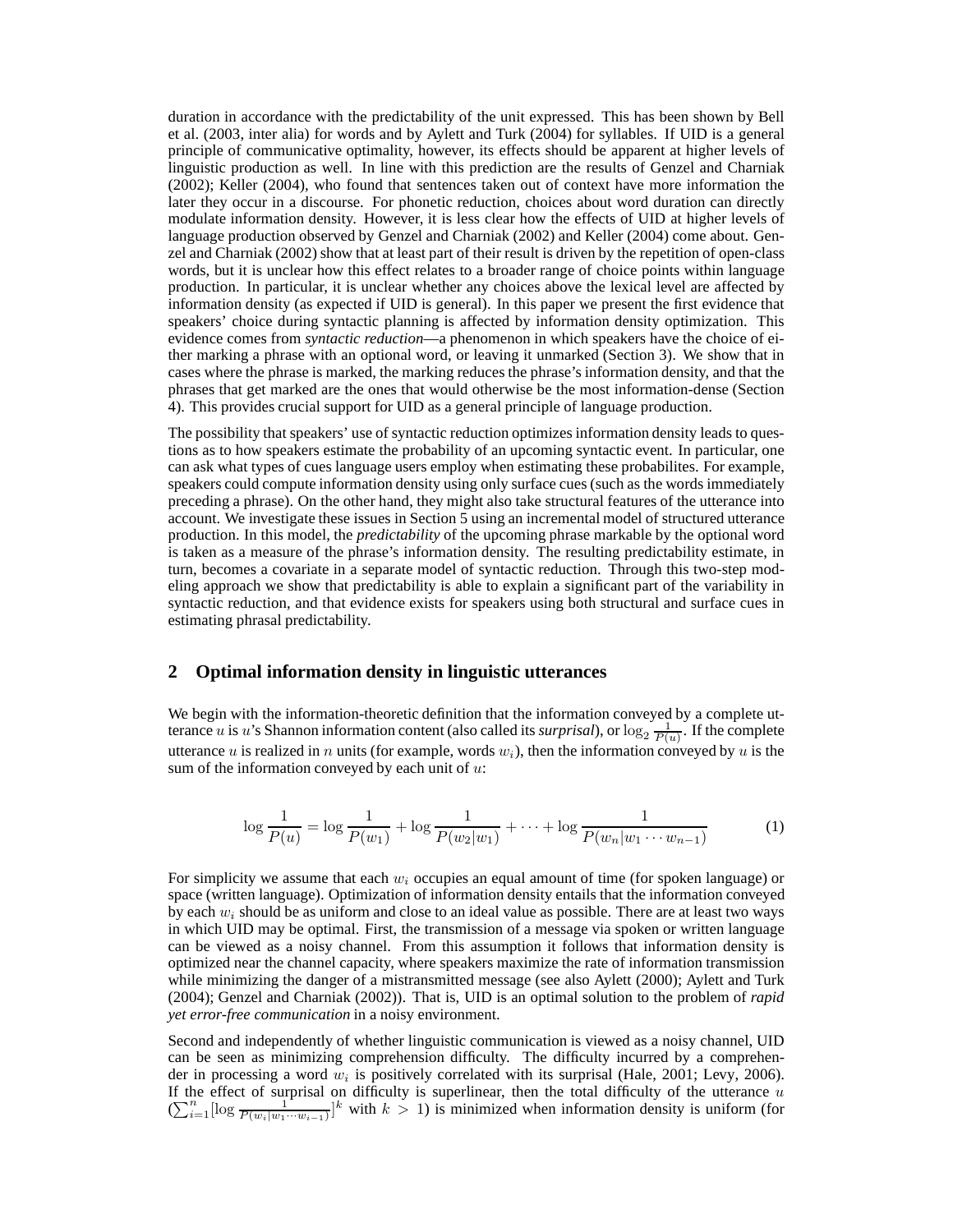proof see appendix; see also Levy 2005, ch. 2).<sup>1</sup> That is, UID is also an optimal solution to the problem of *low-effort comprehension*.

## **3 Syntactic reduction**

UID would be optimal in several ways, but do speakers actually consider UID as a factor when making choices during online syntactic production? We address this question by directly linking a syntactic choice point to UID. If information density optimization is general, i.e. if it applies to all aspects of language production, we should find its effects even in structural choices.

We use variation in the form of certain types of English relative clauses (henceforth RCs) to test this hypothesis. At the onset of an RC speakers can, but do not have to, utter the relativizer *that*. <sup>2</sup> We refer to the omission of *that* as syntactic REDUCTION.

(1) How big is  $\left[\rho_{\text{NP}}\right]$  the family<sub>i</sub>  $\left[\rho_{\text{EC}}\left(\text{that}\right)\right]$  you cook for  $\left[\rho_{\text{I}}\right]$ ]?

Our dataset consists of a set of 3,452 RCs compatible with the above variation, extracted from the Switchboard corpus of spontaneous American English speech. All RCs were automatically annotated for a variety of control factors that are known to influence syntactic reduction of RCs, including RC size, distance of the RC from the noun it modifies, data about the speaker including gender and speech rate, local measures of speech disfluency, and formal and animacy properties of the RC subject (a full list is given in the appendix; see also (Jaeger, 2006)). These control factors are used in the logistic regression models presented in Section 5.

## **4 Reduction as a means of information density modulation**

From a syntactic perspective, the choice to omit a relativizer means that the first word of an RC conveys two pieces of information simultaneously: the onset of a relative clause and part of its internal contents (usually part of its subject, as *you* in Example (1)). Using the notation  $w_{\cdots-1}$  for the context preceding the RC and  $w_1$  for the RC's first word (excluding the relativizer, if any), these two pieces of information can be expressed as a Markov decomposition of  $w_1$ 's surprisal:

$$
\log \frac{1}{P(w_1|w_{\dots-1})} = \log \frac{1}{P(\text{RC}|w_{\dots-1})} + \log \frac{1}{P(w_1|\text{RC},w_{\dots-1})}
$$
(2)

Conversely, the choice to use a relativizer separates out these two pieces of information, so that the only information carried by  $w_1$  is measured as

$$
\log \frac{1}{P(w_1|\text{RC}, \text{that}, w... - 1)}
$$
\n(3)

If the overall distribution of syntactic reduction is in accordance with principles of informationdensity optimization, we should expect that full forms (overt relativizers) should be used more often when the information density of the RC *would be high if the relativizer were omitted.* The information density of the RC and subsequent parts of the sentence can be quantified by their Shannon information content. As a first test of this prediction, we use  $n$ -gram language models to measure the relationship between the Shannon information content of the first word of an RC and the tendency toward syntactic reduction.

We examined the relationship between rate of syntactic reduction and the surprisal that  $w_1$  would have if no relativizer had been used—that is,  $\log \frac{1}{P(w_1|w...)}$ —as estimated by a trigram language

<sup>&</sup>lt;sup>1</sup>Superlinearity would be a natural consequence of limited cognitive resources, although the issue awaits further empirical investigation.

<sup>2</sup>To be precise, standard American English restricts omission of *that* to finite, restrictive, non-pied-piped, non-extraposed, non-subject-extracted relative clauses. Only such RCs are considered here.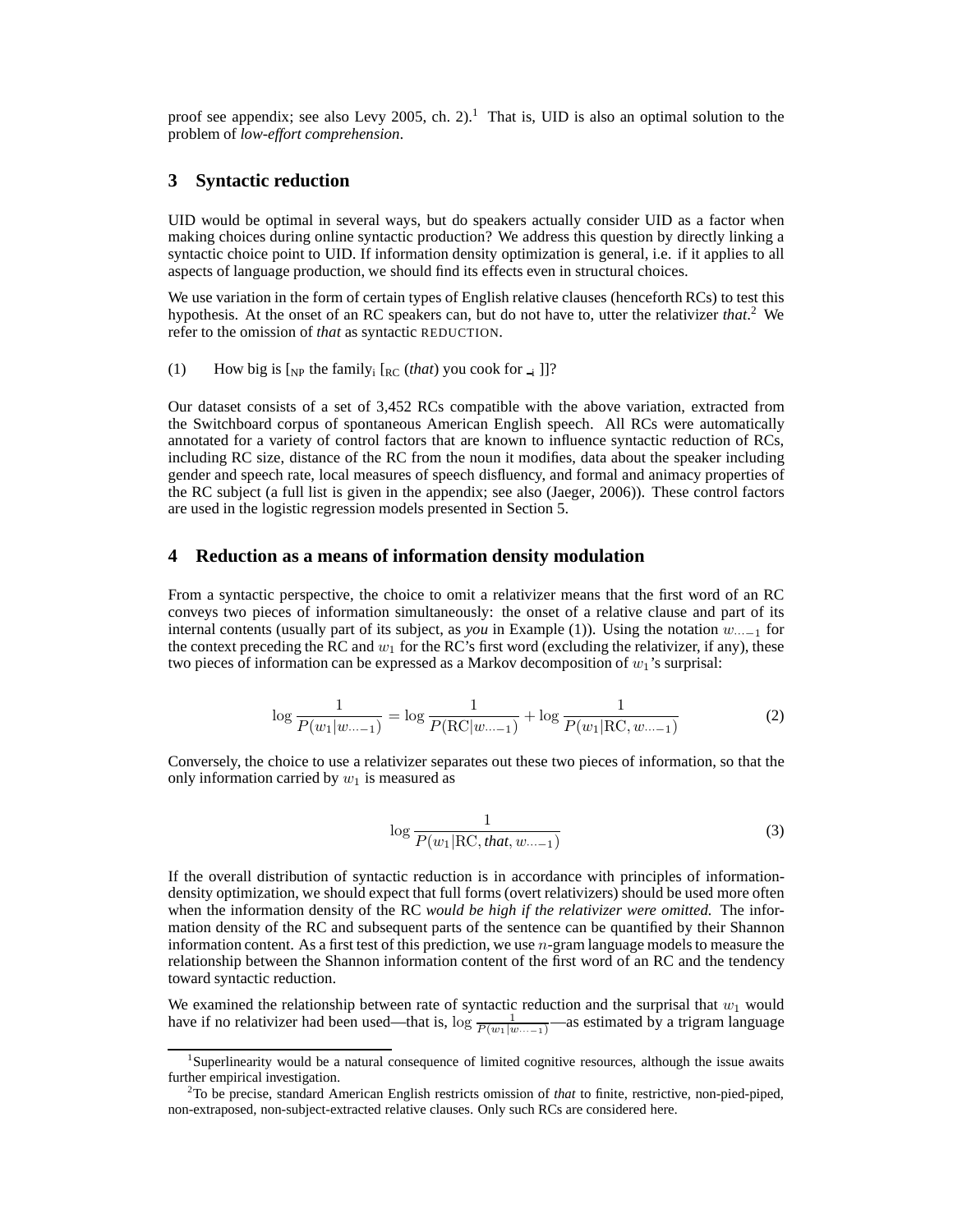

Figure 1: RC  $n$ -gram-estimated information density and syntactic reduction. Dotted green line indicates lowess fit.

model.<sup>3</sup> To eliminate circularity from this test (the problem that for an unreduced RC token,  $P(w_1|w..._{-1})$  may be low precisely because *that* is normally inserted between  $w..._{-1}$  and  $w_1$ ), we estimated  $P(w_1|w..._1)$  from a version of the Switchboard corpus in which all optional relativizers were omitted. That is, if we compare actual English with a hypothetical pseudo-English differing only in the absence of optional relativizers, are the overt relativizers in actual English distributed in a way such that they occur more in the contexts that would be of highest information density in the pseudo-English?<sup>4</sup> For every actual instance of an RC onset  $\cdots w_{-2}w_{-1}(that)w_1\cdots$  we calculated the trigram probability  $P(w_1|w_2w_{-1})$ : that is, an estimate of the probability that  $w_1$  would have *if no relativizer had been used*, regardless of whether a relativizer was actually used or not. We then examined the relationship between this probability and the outcome event: whether or not a relativizer was actually used. Figure 4 shows the relationship between the different quantiles of the log-probability of  $w_1$  and the likelihood of syntactic reduction. As can be seen, reduction is more common when the probability  $P(w_1|w_{-n} \cdots w_{-1})$  is high. This inverse relationship between  $w_1$ surprisal and relativizer use matches the predictions of UID.<sup>5</sup>

# **5 Structural predictability and speaker choice**

Section 4 provides evidence that speakers' choices about syntactic reduction are correlated with information density: RC onsets that would be more informationally dense in reduced form are less likely to be reduced. This observation does not, however, provide strong evidence that speakers are directly sensitive to information density in their choices about reduction. Furthermore, if speakers *are* sensitive to information density in their reduction choices, it raises a new question: what kind of information is taken into account in speakers' estimation of information density?

This section addresses the questions of whether reduction is directly sensitive to information density, and what information might be used in estimates of information density, using a two-step modeling approach. The first step involves a incremental stochastic model of structured utterance production. This model is used to construct estimates of the first term in Equation (2) contributing to an RC onset's information density: the *predictability* (conditional probability) of an RC beginning at a

<sup>&</sup>lt;sup>3</sup>In cases where the conditioning bigram was not found, we backed off to a conditioning unigram, and omitted cases where the conditioning unigram could not be found; no other smoothing was applied. We used hold-one-out estimation of *n*-gram probabilities to prevent bias.

<sup>4</sup>Omitting optional relativizers in the language model can alternatively be interpreted as assuming that speakers equate (3) with the second term of  $(2)$ —that is, the presence or absence of the relativizer is ignored in estimating the probablity of the first word of a relative clause.

<sup>&</sup>lt;sup>5</sup>We also calculated the relationship for estimates of RC information density using a trigram model of the Switchboard corpus as-is. By this method, there *is* a priori reason to expect a correlation, and indeed reduction is (more strongly than in Figure 4) negatively correlated with this measure.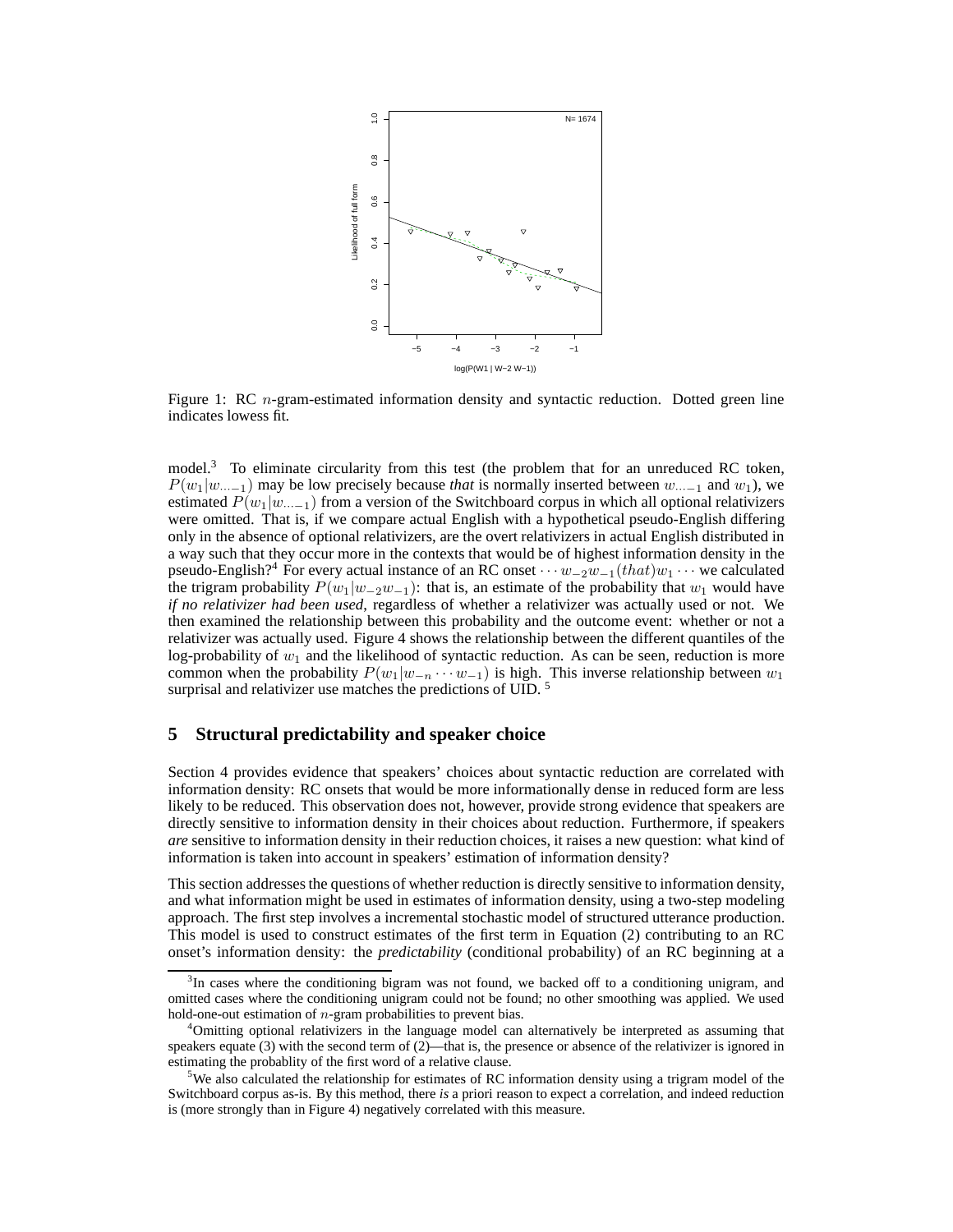

Figure 2: A flattened-tree representation of a sentence containing an RC. The incremental parse through *world* consists of everything to the left of the dashed line.

given point in a sentence, given an incremental structural representation for the sentence up to that point. Because the target event space of this term is small, a wide variety of cues, or features, can be included in the model, and the reliability of the resulting predictability estimates is relatively high. This model is described in Section 5.1. The resulting predictability estimates serve as a crucial covariate in the second step: a logistic regression model including a number of control factors (see Section 3 and appendix). This model is used in Sections 5.3 as a stringent test of the explanatory power of UID for speakers' reduction choices, and in Section 5.4 to determine whether evidence exists for speakers using structural as well as surface cues in their predictability estimates.

#### **5.1 A structural predictability model**

In this section we present a method of estimating the predictability of a relative clause in its sentential context, contingent on the structural analysis of that context. For simplicity, we assume that structural analyses are context-free trees, and that the complete, correct incremental analysis of the sentential context is available for conditioning.<sup>6</sup> In general, the task is to estimate

$$
P(RC_{n+1}...|w_{1\cdots n},T_{1\cdots n})\tag{4}
$$

that is, the probability that a phrase of type RC appears in the utterance beginning at  $w_{n+1}$ , given the incremental structured utterance  $\langle w_{1\cdots n}, T_{1\cdots n} \rangle$ . To estimate these probabilities, we model production as a fully incremental, top-down stochastic tree generation process similar to that used for parsing in Roark (2001). Tree production begins by expanding the root node, and the expansion process for each non-terminal node  $N$  consists of the following steps:

- (a) choosing a leftmost daughter event  $D_1$  for N, and making it the *active* node;
- (b) recursively expanding the active node; and
- (c) choosing the next right-sister event  $D_{i+1}$ , and making it the active node.

Steps (b) and (c) are repeated until a special right-sister event  $*END*$  is chosen in step (c), at which point expansion of N is complete. As in Collins (2003) and Roark (2001), this type of directed generative process allows conditioning on arbitrary features of the incremental utterance.

<sup>&</sup>lt;sup>6</sup>If predictability from the perspective of the comprehender rather than the producer is taken to be of primary interest, this assumption may seem controversial. Nevertheless, there is little evidence that incremental structural misanalysis is a pervasive phenomenon in naturally occuring language (Roland et al., 2006), and the types of incremental utterances occurring immediately before relative clauses do not seem to be good candidates for local misanalysis. From a practical perspective, assuming access to the correct incremental analysis avoids the considerable difficulty involved in the incremental parsing of speech.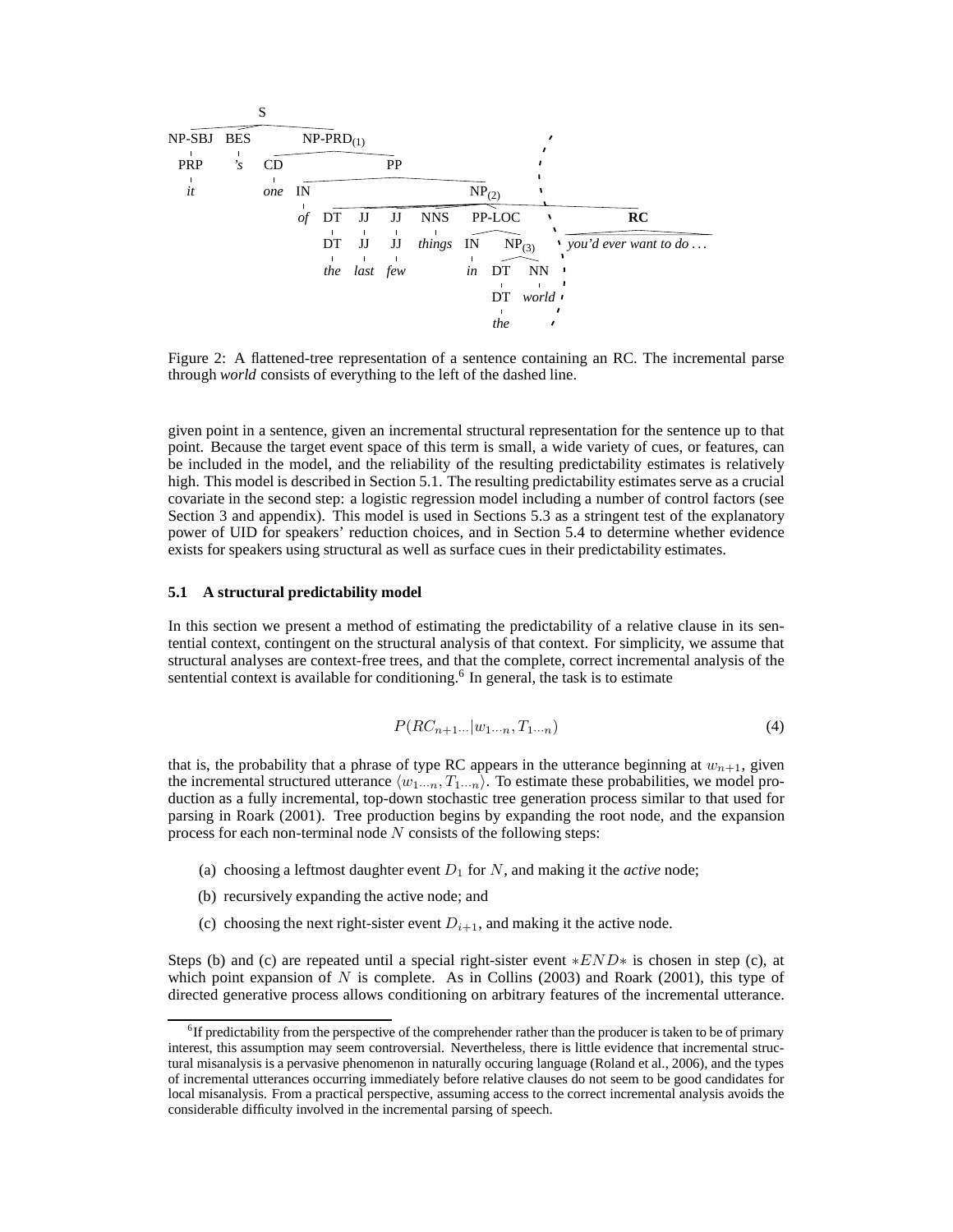After each word  $w_n$ , the bottom-right preterminal of the incremental parse is taken as the currently active node  $N_0$ ; if its *i*-th ancestor is  $\tilde{N}_i$  then we have:<sup>7</sup>

$$
P(RC_{n+1}...|w_{1...n},T_{1...n}) = \sum_{i=0}^{k} \left[ P(RC|N_i) \prod_{j=0}^{i-1} P(*END * |N_j) \right]
$$
(5)

Figure 2 gives an example of an incremental utterance just before an RC, and illustrates how Equation  $(5)$  might be applied.<sup>8</sup> At this point, NN would be the active node, and step (b) of expanding  $NP_{(3)}$  would have just been completed. An RC beginning after  $w_n$  (*world* in Figure 2) could conceivably modify any of the NPs marked (1)-(3), and all three of those attachments may contribute probability mass to  $P(RC_{n+1}...)$ , but an attachment at NP<sub>(2)</sub> can only do so if NP<sub>(1)</sub> and PP-LOC make no further expansion.

#### **5.2 Model parameters and estimation**

What remains is to define the relevant event space and estimate the parameters of the tree-generation model. For RC predictability estimation, the only relevant category distinctions are between RC, ∗END∗, and any other non-null category, so we limit our event space to these three outcomes. Furthermore, because RCs are never leftmost daughters, we can ignore the parameters determining first-daughter event outcome probabilities (step (a) in Section 5.1). We estimate event probabilities using log-linear models (Berger et al., 1996; Della Pietra et al., 1997).<sup>9</sup>

We included five classes of features in our models, chosen by linguistic considerations of what is likely to help predict the next event given an active node in an incremental utterance (see Wasow et al. (ress)):

- NGRAM features: the last one, two, and three words in the incremental utterance;
- HEAD features: the head word and head part of speech (if yet seen), and animacy (for NPs) of the currently expanded node;
- HISTory features: the incremental constituent structure of the currently expanded node  $N$ , and the number of words and sister nodes that have appeared to the right of  $N$ 's head daughter;
- PRENOMinal features: when the currently expanded node is an NP, the prenominal adjectives, determiners, and possessors it contains;
- EXTernal features: when the currently expanded node is an NP, its external grammatical function, and the verb in the clause it governs.

The complete set of features used is listed in a supplementary appendix.

Equation (5) relies on the fact that an RC can never be the first daughter of a node expansion; the possibility of RC generation through left-recursion can thus be ignored.

<sup>8</sup>The phrase structures found in the Penn Treebank were flattened and canonicalized to ensure that the incremental parse structures do not contain implicit information about upcoming constituents. For example, RC structures are annotated with a nested NP structure, such as

<sup>[</sup>NP [NP something else] [RC we could have done]]

Tree canonicalization consisted of ensuring that each phrasal node had a preterminal head daughter, and that each preterminal node headed a phrasal node, according to the head-finding algorithm of Collins (2003). VP and S nodes without a verbal head child were given special null-copula head daughters, so that the NP-internal constituency of predicative nouns without overt copulas was distinguished from sentence-level constituency.

 $^{9}$ The predictability models were heavily overparameterized, and to prevent overfitting were regularized with a quadratic Bayesian prior. For each trained model the value of the regularization parameter (constant for all features) was chosen to optimize held-out data likelihood. RC probabilities were estimated using ten-fold crossvalidation over the entire Switchboard corpus, so that a given RC was never contained in the training data of the model used to determine its probability.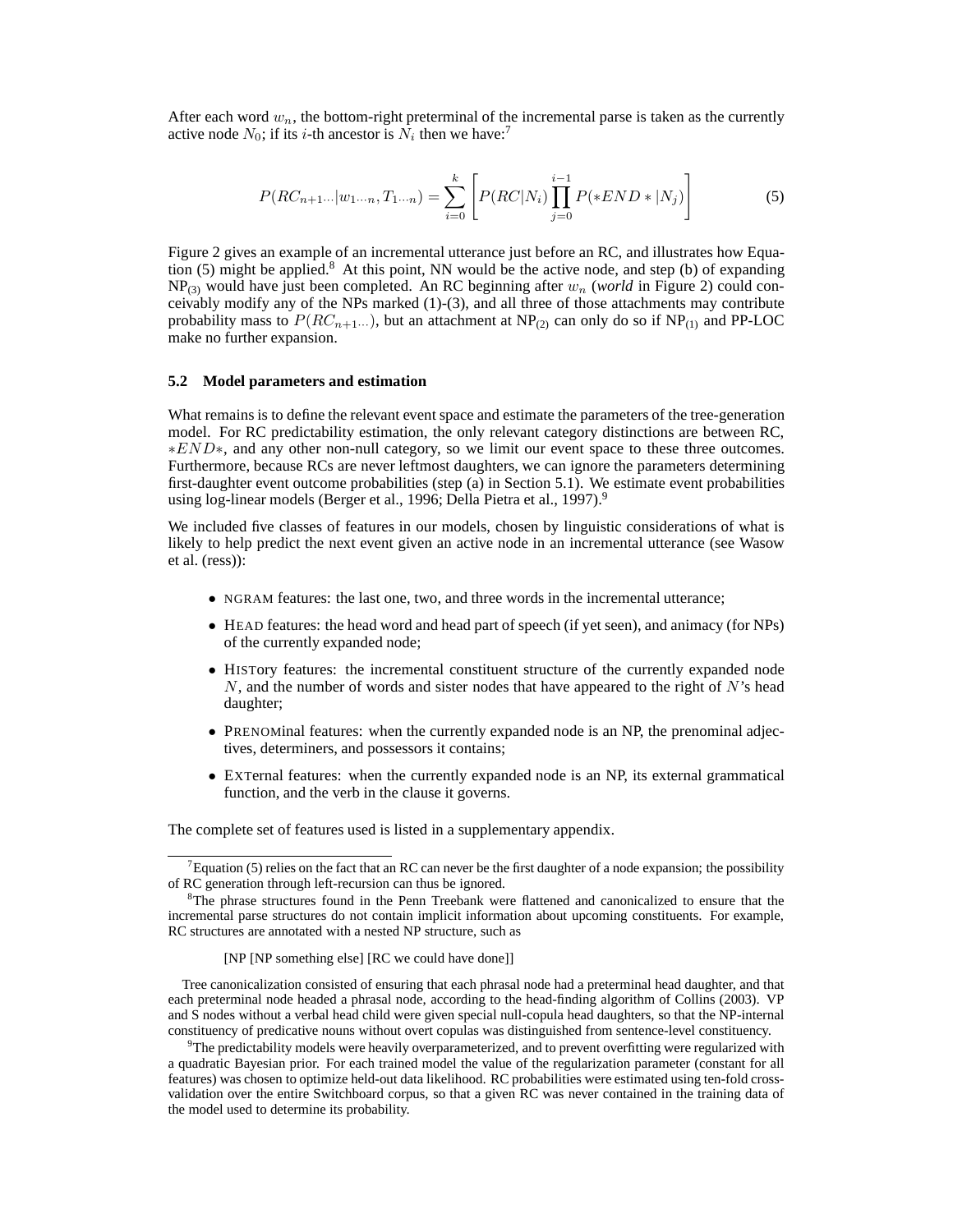#### **5.3 Explanatory power of phrasal predictability**

We use the same statistical procedures as in (Jaeger, 2006, Chapter 4) to put the predictions of the information-density hypothesis to a more stringent test. We evaluate the explanatory power of phrasal predictability in logistic regression models of syntactic reduction that include all the control variables otherwise known to influence relativizer omission (Section 3). To avoid confounds due to clusters of data points from the same speaker, the model was bootstrapped (10, 000 iterations) with random replacement of speaker clusters.<sup>10</sup> Phrasal predictability of the RC (based on the full feature set listed in Section 5.2) was entered into this model as a covariate to test whether RC predictability co-determines syntactic reduction after other factors are controlled for. Phrasal predictability makes a significant contribution to the relativizer omission model ( $\chi^2(1) = 54.3$ ;  $p < 0.0001$ ). This demonstrates that phrasal predictability has explanatory power in this case of syntactic reduction.

#### **5.4 Surface and structural conditioning of phrasal predictability**

The structural predictability model puts us in a position to ask whether empirically observed patterns of syntactic reduction give evidence for speakers' use of some types of cues but not others. In particular, there is a question of whether predictability based on surface cues alone (the NGRAM features of Section 5.2) provides a complete description of information-density effects on speakers' choices in syntactic reduction. We tested this by building a syntactic-reduction model containing two predictability covariates: one using NGRAM features alone, and one using all other (i.e., structural, or all-but-NGRAM) feature types listed in Section 5.2. We can then test whether the parameter weight in the reduction model for each predictability measure differs significantly from zero. It turns out that both predictability measures matter: all-but-NGRAM predictability is highly significant ( $\chi^2(1)$  = 23.55,  $p < 0.0001$ ), but NGRAM predictability is also significant  $(\chi^2(1) = 5.28, p < 0.025)$ . While NGRAM and all-but-NGRAM probabilities are strongly correlated ( $r^2 = 0.70$ ), they evidently exhibit enough differences to contribute non-redundant information in the reduction model. We interpret this as evidence that speakers may be using both surface and structural cues for phrasal predictability estimation in utterance structuring.

## **6 Conclusion**

Using a case study in syntactic reduction, we have argued that information-density optimization the tendency to maximize the uniformity of upcoming-event probabilities at each part of a sentence—plays an important role in speakers' choices about structuring their utterances. This question has been previously addressed in the context of phonetic reduction of highly predictable words and syllables (Aylett and Turk, 2004; Bell et al., 2003), but not in the case of word reduction. Using a stochastic tree-based model of incremental utterance production combined with a logistic regression model of syntactic reduction, we have found evidence that when speakers have the choice between using or omitting an optional function word that marks the onset of a phrase, they use the function word more often when the phrase it introduces is less predictable. We have found evidence that speakers may be using both phrasal and structural information to calculate upcoming-event predictabilities. The overall distribution of syntactic reduction has the effect of smoothing the information profile of the sentence: when the function word is not omitted, the information density of the immediately following words is reduced. The fact that our case study involves the omission of a single word with little to no impact on utterance meaning made the data particularly amenable to analysis, but we believe that this method is potentially applicable to a wider range of variable linguistic phenomena, such as word ordering and lexical choice.

More generally, we believe that the ensuing view of constraints on situated linguistic communication as limits on the information-transmission capacity of the environment, or on information-processing capacity of human language processing faculties, can serve as a useful framework for the study of

<sup>&</sup>lt;sup>10</sup>Our data comes from approximately 350 speakers contributing 1 to 40 RCs (MEAN= 10, MEDIAN= 8, SD= 8.5) to the data set. Ignoring such clusters in the modeling process would cause the models to be overly optimistic. Post-hoc tests conducted on the models presented here revealed no signs of over-fitting, which means that the model is likely to generalize beyond the corpus to the population of American English speakers. The significance levels reported in this paper are based on a normal-theory interpretation of the unbootstrapped model parameter estimate, using a bootstrapped estimate of the parameter's standard error.